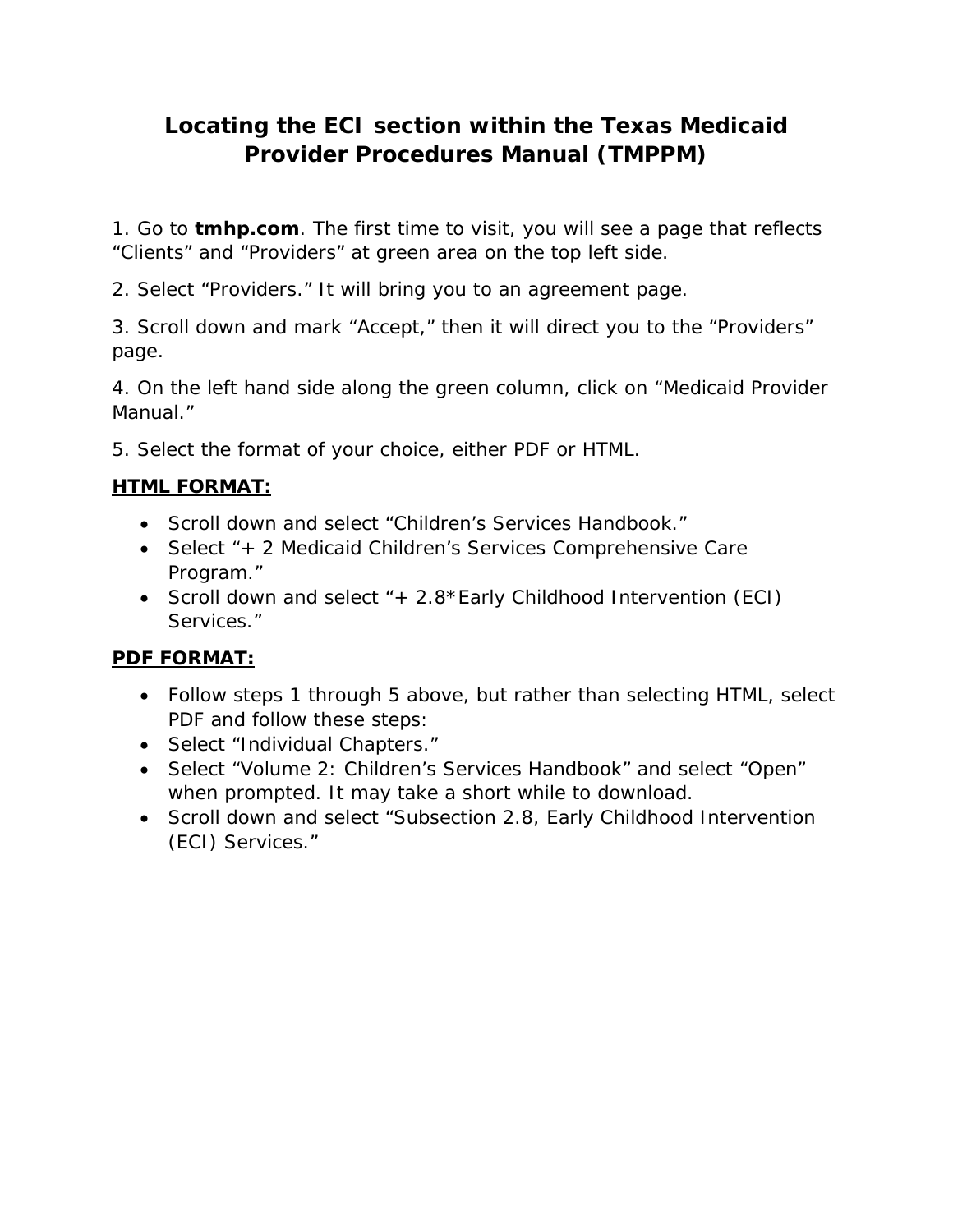

# **Texas Medicaid Provider Procedures Manual**

**September 2017** 

**Volume**  $\mathbf{P}$ 

# **Provider Handbooks**

# **Children's Services Handbook**

The Texas Medicaid & Healthcare Partnership (TMHP) is the claims administrator for Texas Medicaid under contract with the Texas Health and Human Services Commission.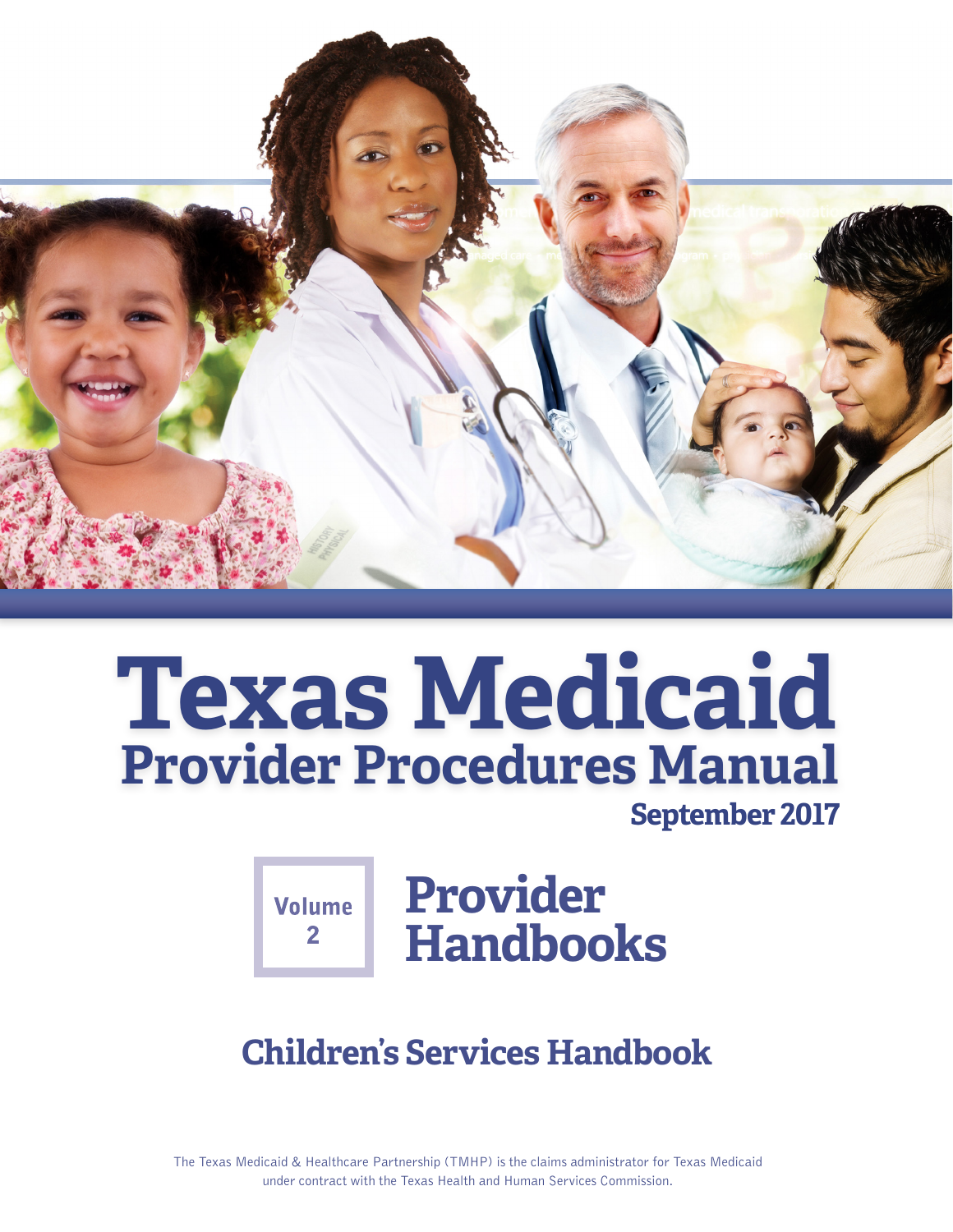## **2.7.17 Reimbursement**

DME and expendable medical supplies are reimbursed in accordance with 1 TAC §355.8441. See the [applicable fee schedule](http://public.tmhp.com/FeeSchedules/Default.aspx) on the TMHP website at [www.tmhp.com](http://www.tmhp.com).

Providers may be reimbursed for DME either by the lesser of the provider's billed charges or the published fee determined by HHSC or through manual pricing. If manual pricing is used, the provider must request prior authorization and submit documentation of either of the following:

- The MSRP or AWP, whichever is applicable.
- The provider's documented invoice cost.

Manually priced items are reimbursed as follows as is appropriate:

- MSRP less 18 percent or AWP less 10.5 percent, whichever is applicable.
- The provider's documented invoice cost.

# **2.8 Early Childhood Intervention (ECI) Services**

The Texas Health and Human Services (HHS) ECI program is available statewide to all children who have been determined to be eligible for ECI services by ECI contractors. To be eligible for ECI services, children must be 35 months of age and younger (i.e., before their third birthday) and have disabilities or developmental delays as defined by ECI criteria. Texas Medicaid covers the ECI claims for children who are Medicaid clients.

All health-care professionals are required by federal and state regulations to refer children who are 35 months of age and younger (i.e., before their third birthday) to the Texas ECI program as soon as possible, but no longer than 7 days after identifying a disability or suspected delay in development. Referrals can be based on professional judgment or a family's concern. A medical diagnosis or a confirmed developmental delay is not required for referrals.

To refer families for services, providers can call their local ECI program, or they can call the HHS Inquiry Line [at 1-877-787-8999. For additional ECI information,](https://hhs.texas.gov/services/disability/early-childhood-intervention-services) providers can visit the Early Childhood Intervention Services page of the HHS website at [https://hhs.texas.gov.](https://hhs.texas.gov/) Persons who are hearing-impaired can call the TDD/TTY line at 1-866-581-9328.

# **2.8.1 Enrollment**

The Texas HHS ECI program contracts with local non-profit entities to take referrals, determine clients' eligibility, and provide services to ECI-eligible children and their families. The non-profit entities must contract with the Texas HHS ECI program and must comply with all of the applicable federal and state laws and regulations that govern the Texas HHS ECI program.

ECI contractors are eligible to enroll as Texas Medicaid ECI providers to render services to eligible Medicaid clients. After providers meet the criteria of the Texas HHS ECI program, they must complete a Medicaid application.

To participate in Texas Medicaid, an ECI contractor must submit a copy of the current contract award from the Texas ECI program.

*Refer to:* Subsection 1.1, "Provider Enrollment and Reenrollment" in "Section 1: Provider Enrollment and Responsibilities" (*Vol. 1,General Information*) for more information about the procedures for enrolling as a Medicaid provider.

#### **2.8.2 Services, Benefits, and Limitations, and Prior Authorization**

Prior authorization is not required for evaluations, re-evaluations, seating assessments, therapy services, SST, and TCM. The IFSP Services Pages identify the amount, duration, and scope for the provision of SRS treatment services and serves as the prior authorization for ECI services. The IFSP is retained in the client's record and is subject to retrospective review.

**73 CPT ONLY - COPYRIGHT 2016 AMERICAN MEDICAL ASSOCIATION. ALL RIGHTS RESERVED.** ECI services include specialized rehabilitative services (SRS), which includes occupational therapy (OT), physical therapy (PT), speech therapy (ST), and specialized skills training (SST), as well as targeted case management (TCM).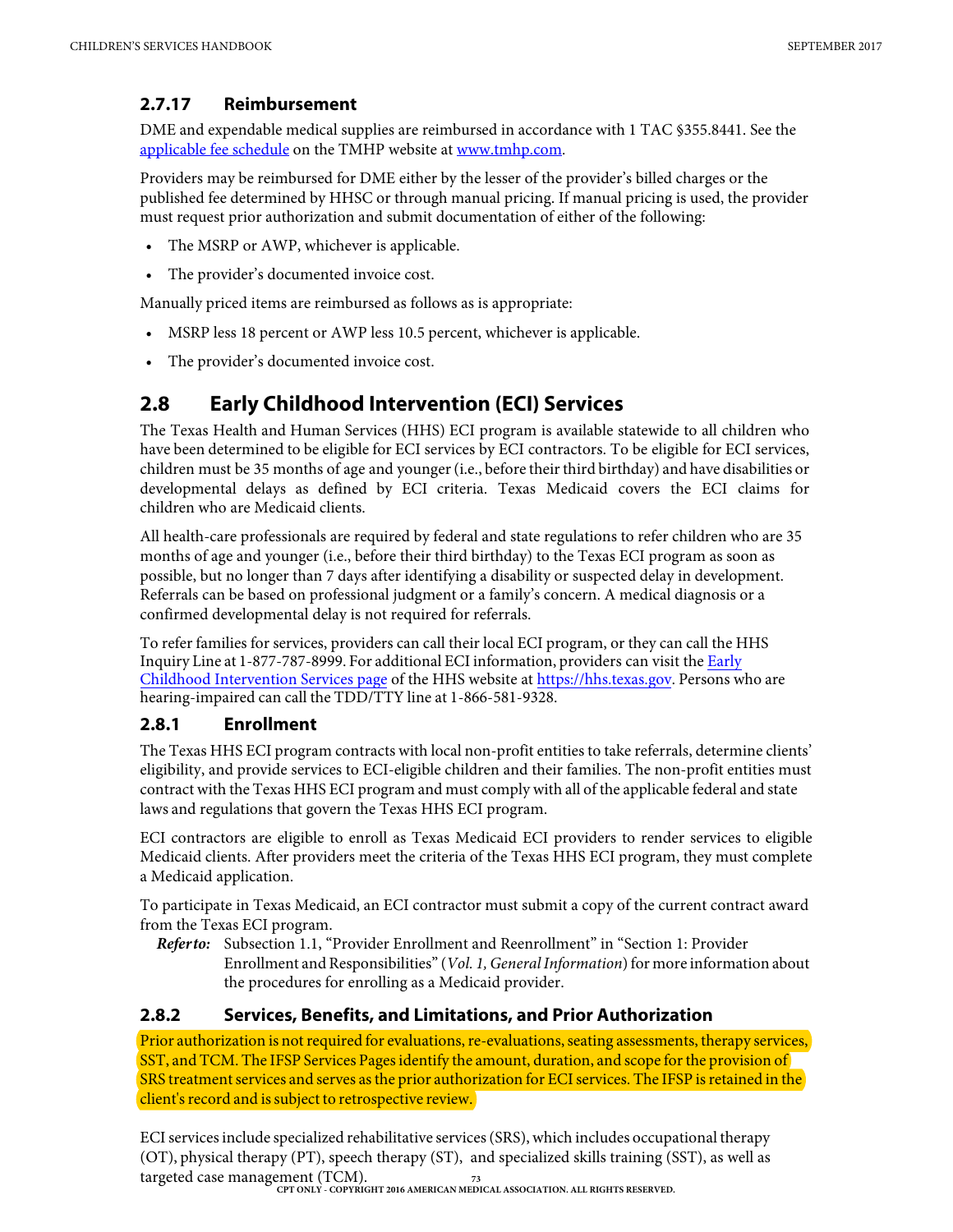ECI SRS services may be provided in the following places of service (POS): office/facility (POS 1), home (POS 2), outpatient (POS 5 applicable only to ECI services rendered in a Prescribed Pediatric Extended Care Center [PPECC]), and other locations (POS 9). In addition to these places of service, TCM may be provided in inpatient hospital (POS 3) and outpatient hospital (POS 5).

ECI services of OT, PT, ST, SST and TCM are provided to Medicaid-eligible clients who are birth through 35 months of age and have a documented developmental delay or a medically diagnosed condition as established by HHS (40 TAC, Part 2, Chapter 108), or an auditory or visual impairment as defined by the Texas Education Agency (19 TAC §89.1040).

To the maximum extent appropriate, ECI services are delivered in the client's natural environment, as defined in 40 TAC, Part 2, Chapter 108, and are family-centered.

The interdisciplinary team must document ECI eligibility decisions in accordance with 40 TAC, Part 2, Chapter 108. The eligibility statement must be in the child's record and updated when eligibility changes or is re-determined.

All documentation of ECI services, including the plan of care specified in the Individualized Family Service Plan (IFSP) must be retained in the client's record and available upon request. The IFSP is a written plan of care for providing early childhood intervention services and other medical, health, and social services to an eligible child and the child's family when necessary to enhance the child's development.

ECI service providers are employees and subcontractors of non-profit entities that have contracts with the State of Texas for the provision of Individuals with Disabilities Education Act (IDEA) Part C Early Childhood Intervention services.

Medically necessary services may be provided by other Medicaid-enrolled providers in addition to the services provided by the ECI contractor. For example, the family may choose to receive speech therapy from the ECI contractor and physical therapy from a home health provider. Or, outpatient clinic personnel may have expertise that will enhance the services of the ECI provider resulting in ECI providers and other Medicaid-enrolled providers providing services within the same discipline.

Only the services provided to ECI enrolled children by ECI contracted entities must comply with the Medicaid medical guidelines for ECI services.

Services provided by other Medicaid-enrolled providers, including other providers of physical, occupational, and speech therapy, must comply with Medicaid medical guidelines that apply to those provider types (e.g., outpatient rehabilitation facility, home health agency).

#### **2.8.2.1 Physical, Occupational, and Speech Therapies and Specialized Skills Training (PT, OT, ST, and SST)**

ECI services use techniques by which the ECI service provider engages the family or caregiver in activities to meet the developmental needs of the child.

ECI services are performed in accordance with 40 TAC, Part 2, Chapter 108.

To the maximum extent possible, ECI services are provided in the client's natural environment, as defined in 34 CFR Part 303, unless the IFSP team determines the identified outcomes cannot be achieved in a natural environment. Natural environments are defined as settings that are natural or typical for the same-aged infant or toddler without a disability, and may include the home and community settings such as daycare, playgrounds, stores, and restaurants.

Justification for providing services in other settings (e.g., office, clinic, Prescribed Pediatric Extended Care Center (PPECC)) must be documented in the client's record.

PT, OT, ST, and SST are benefits for clients with an acute or a chronic condition when documented on the IFSP. Documentation on the IFSP is evidence that services are developed and recommended by the child's interdisciplinary team, including the parents and a licensed practitioner of the healing arts (as defined in 40 TAC, Part 2, Chapter 108).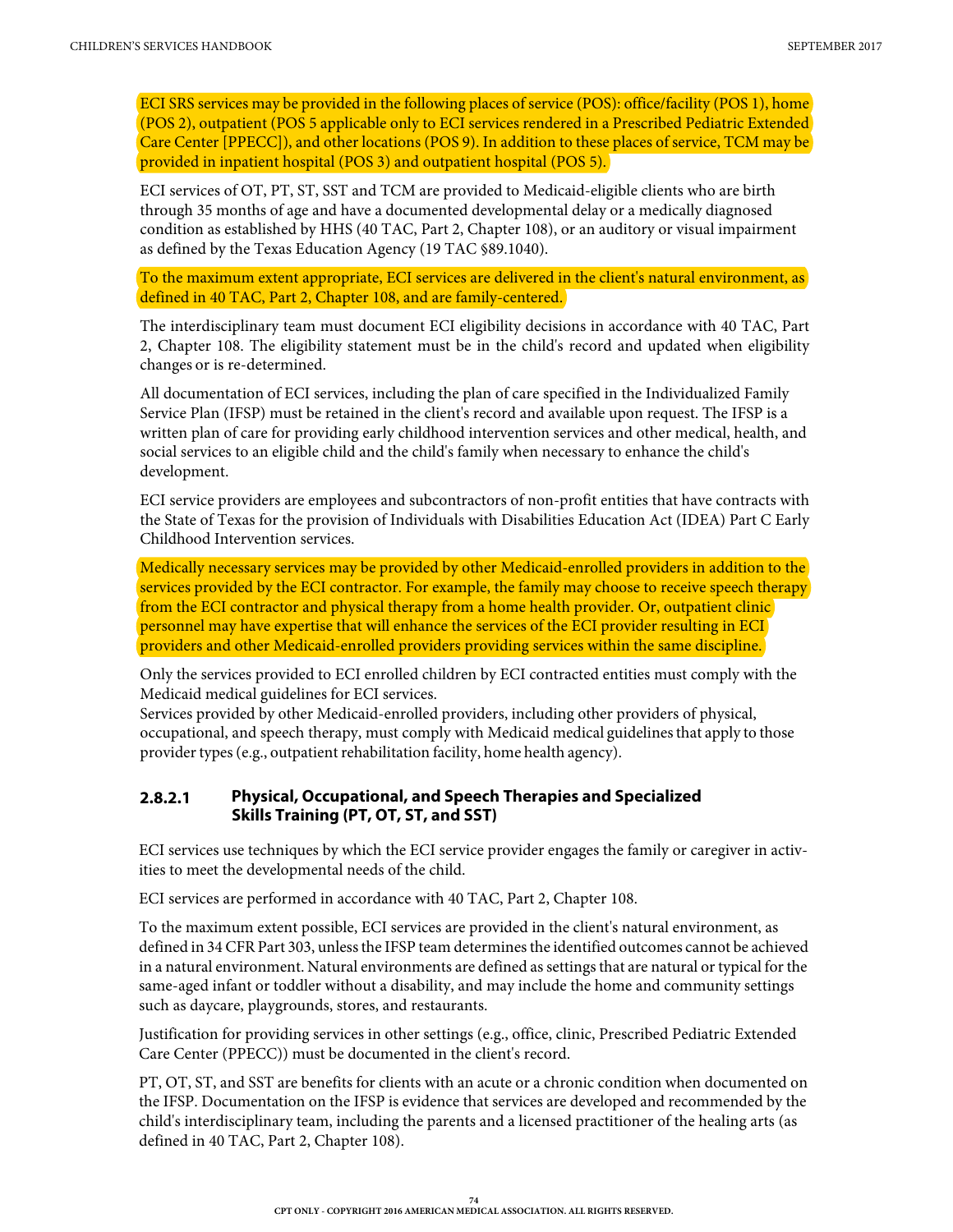#### PT, OT, ST, and SST must be performed and delivered as identified in the IFSP.

Missed visits may be rescheduled within the authorization period as long as the total number of visits or units provided does not exceed the amount authorized in the client's IFSP. The ECI contractor must document the reason for visits outside of the weekly or monthly frequency in the client's record.

A single identified need and treatment goal (outcome on the IFSP) may be addressed by more than one discipline.

More than one discipline can evaluate a child at the same time to facilitate compliance with the federal requirement for multidisciplinary evaluation (34 CFR, Part 303).

A client may receive a combination of PT, OT, ST, or SST with any other IFSP service when the IFSP indicates necessity for co-visits or co-treatment (i.e., two or more services to be provided at the same time).

OT, PT, ST, and SST may be delivered to a client individually or in a group setting according to 40 TAC, Part 2, Chapter 108 and when documented in the IFSP.

Documentation of each OT, PT, ST, and SST contact must be entered into the child's record in accordance with 40 TAC, Part 2, Chapter 108.

#### **2.8.2.2 Physical, Occupational, and Speech Therapy (PT, OT, and ST)**

Physical and occupational therapy treatment services require orders from a referring provider once a year.

Speech therapy treatment services do not require an order from a referring provider.

Therapy goals for acute or chronic conditions include, but are not limited to the following:

- Improving function
- Maintaining function
- Slowing the deterioration of function

#### 2.8.2.2.1 Physical Therapy (PT)

PT includes services that address the promotion of sensory and motor function through enhancement of musculoskeletal status, neurobehavioral organization, perceptual and motor development, cardiopulmonary status, and effective environmental adaptation.

All services must be performed in accordance with 42 CFR 440.110.

A PT evaluation, re-evaluation, or seating assessment may be performed without an order from a referring provider as allowed by 22 TAC Part 16, Chapter 322, §322.1(a)(2)(A).

PT services must be provided by one of the following:

- A licensed physical therapist who meets the requirements of 42 CFR 440.110(a)
- A licensed physical therapy assistant (PTA) when the assistant is acting under the direction of a licensed physical therapist in accordance with 42 CFR 440.110 and all other applicable state and federal laws.

#### 2.8.2.2.2 Occupational Therapy (OT)

OT includes services that address the functional needs of a child related to adaptive development, adaptive behavior and play, and sensory, motor, and postural development. These services are designed to improve the client's functional ability to perform tasks in the home and community settings.

All services must be performed in accordance with 42 CFR 440.110.

An OT evaluation, re-evaluation, or seating assessment may be performed without an order from a referring provider as allowed by §454.213 of the Texas Occupations Code.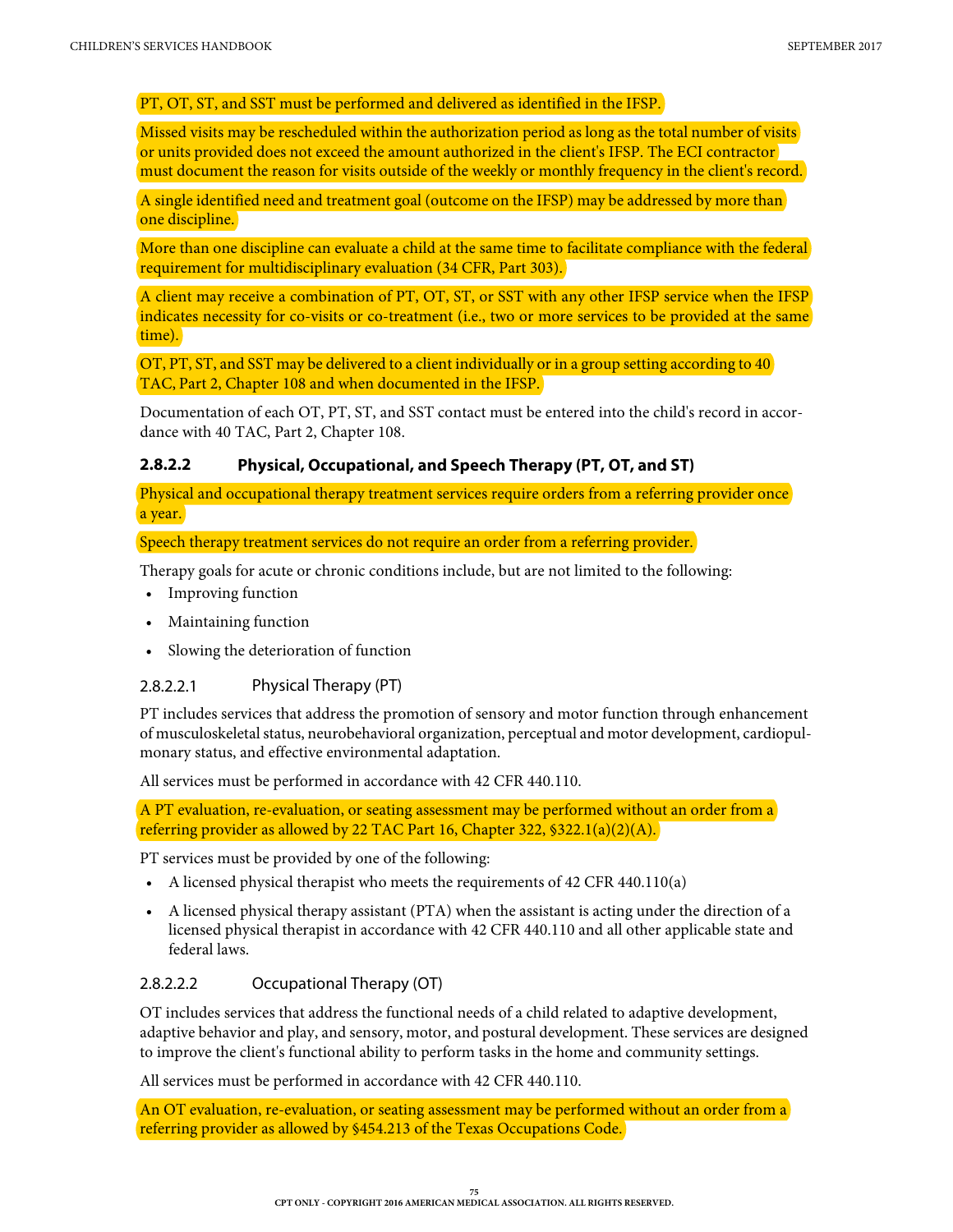OT services must be provided by one of the following:

- A licensed occupational therapist who meets the requirements of 42 CFR 440.110(b)
- A licensed or licensed and certified occupational therapist assistant (OTA) when the assistant is acting under the direction of a licensed occupational therapist in accordance with 42 CFR 440.110 and all other applicable state and federal law

#### 2.8.2.2.3 Speech Therapy (ST)

Speech and language therapy includes services designed to promote rehabilitation and remediation of delays or disabilities in language-related symbolic behaviors, communication, language, speech, emergent literacy, or feeding and swallowing behavior.

All services must be delivered in accordance with 42 CFR 440.110 and §401.001(6) of the Texas Occupa-tions Code.

A ST evaluation, re-evaluation, and treatment service may be performed without a physician order as allowed by Chapter 401 of the Texas Occupations Code.

ST services must be provided by one of the following:

- A licensed speech-language pathologist (SLP) who meets the requirements of 42 CFR 440.110(c) and all other applicable state and federal laws.
- A licensed assistant in SLP when the assistant is acting under the direction of a licensed SLP in accordance with 42 CFR 440.110
- A licensed intern when the intern is acting under the direction of a licensed SLP in accordance with 42 CFR 440.110 and all other applicable state and federal laws.

#### **2.8.2.3 Physical Therapy, Occupational Therapy, and Speech Therapy Procedure Codes**

Clients who are eligible for ongoing PT, OT, and ST through the ECI program may request additional therapy under the Early & Periodic Screening, Diagnosis, & Treatment (EPSDT) benefit of Medicaid (also known as Texas Health Steps) when medically necessary.

*Refer to:* Section 5, "Children's Therapy Services Clients birth through 20 years of age" in the *Physical Therapy, Occupational Therapy, and Speech Therapy Services Handbook* (*Vol. 2, Provider Handbooks*) for information about physical, occupational, and speech therapy procedure codes outside of the ECI benefit that are not defined in this section.

#### 2.8.2.3.1 Evaluation and Re-evaluation Procedure Codes

The following encounter-based evaluation and re-evaluation procedure codes for PT, OT, and ST are benefits of Texas Medicaid:

| <b>Procedure Codes</b>        | <b>Description</b>                |
|-------------------------------|-----------------------------------|
| 97165, 97166, or 97167        | OT Evaluation                     |
| 97168                         | OT Re-evaluation                  |
| 97161, 97162, or 97163        | PT Evaluation                     |
| 97164                         | PT Re-Evaluation                  |
| 92521, 92522, 92523, or 92524 | <b>ST</b> Evaluation              |
| S9152                         | ST Re-Evaluation                  |
| 92610                         | ST Evaluation swallowing function |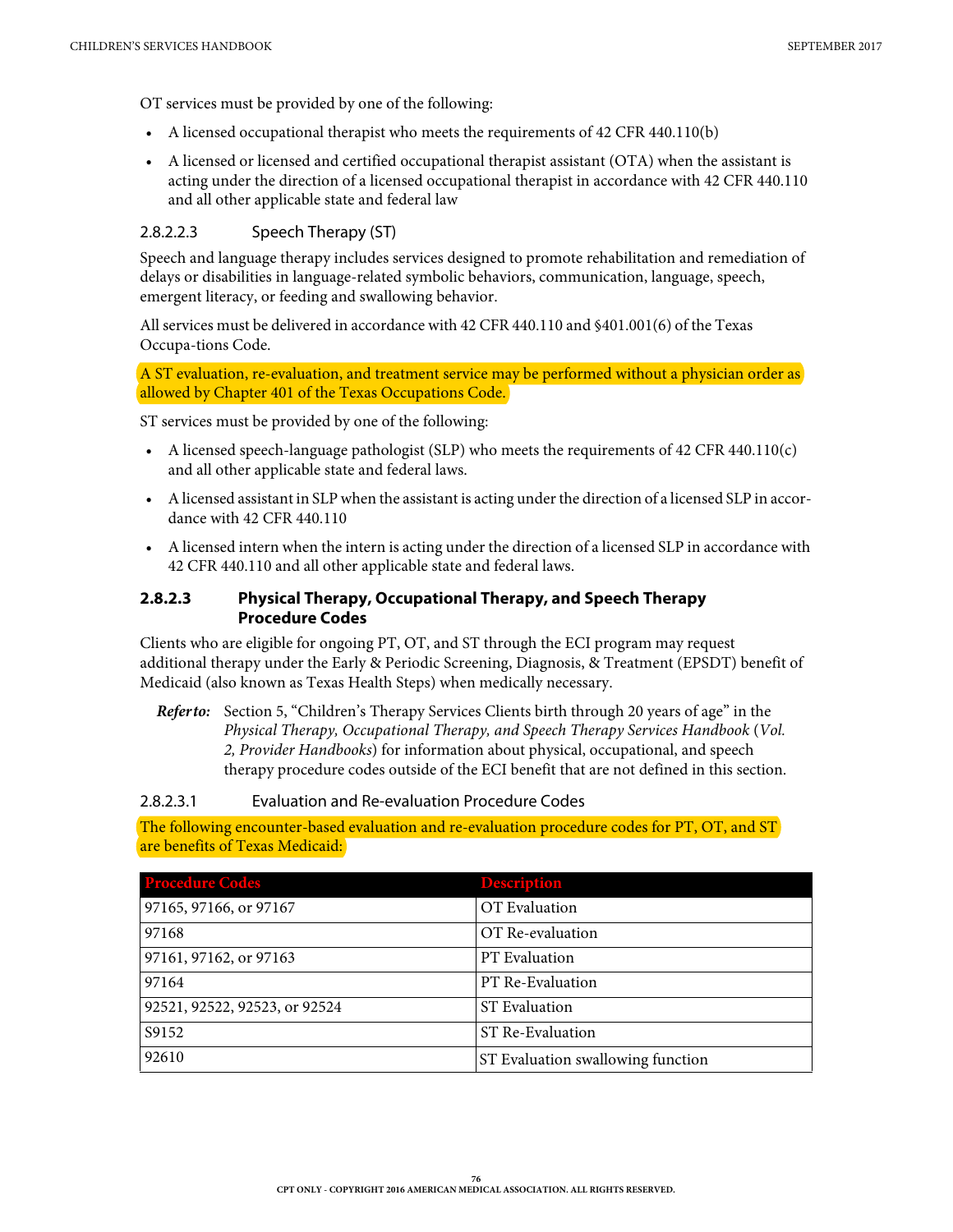#### 2.8.2.3.2 Time-Based Procedure Codes

The following time-based PT and OT treatment procedure codes may be a benefit of Texas Medicaid and must be billed in 15-minute increments (units).

| <b>Procedure Codes</b> |       |       |       |       |       |       |       |       |       |
|------------------------|-------|-------|-------|-------|-------|-------|-------|-------|-------|
| 97032                  | 97033 | 97034 | 97035 | 97036 | 97110 | 97112 | 97113 | 97116 | 97124 |
| 97140                  | 97530 | 97535 | 97542 | 97750 | 97760 | 97761 | 97762 |       |       |

#### 2.8.2.3.3 Untimed PT and OT Procedure Codes

The following untimed PT and OT treatment procedure codes representing supervised modalities are limited to one encounter each, per date of service per discipline, must be delivered on the same day as one or more time-based codes listed above, and are subject to the Centers for Medicare and Medicaid Services (CMS) National Correct Coding Initiative (NCCI) relationships.

| <b>Procedure Codes</b>                                                                                                                                                                                                                                                                                                                                                                         |       |       |       |       |       |       |       |
|------------------------------------------------------------------------------------------------------------------------------------------------------------------------------------------------------------------------------------------------------------------------------------------------------------------------------------------------------------------------------------------------|-------|-------|-------|-------|-------|-------|-------|
| 97012                                                                                                                                                                                                                                                                                                                                                                                          | 97014 | 97016 | 97018 | 97022 | 97024 | 97026 | 97028 |
| The following PT and OT group therapy code may be reimbursed as an untimed procedure code,<br>$\mathbf{1}$ and $\mathbf{1}$ and $\mathbf{1}$ and $\mathbf{1}$ and $\mathbf{1}$ and $\mathbf{1}$ and $\mathbf{1}$ and $\mathbf{1}$ and $\mathbf{1}$ and $\mathbf{1}$ and $\mathbf{1}$ and $\mathbf{1}$ and $\mathbf{1}$ and $\mathbf{1}$ and $\mathbf{1}$ and $\mathbf{1}$ and $\mathbf{1}$ and |       |       |       |       |       |       |       |

payable per encounter, and reimbursed once per date of service per discipline. **Procedure Codes**

97150

#### 2.8.2.3.4 Encounter-Based Speech Therapy Procedure Codes

The following speech therapy individual treatment codes must be billed per encounter and are limited to once per day per provider. Only one ST treatment procedure code 92507 or 92526 may be reimbursed per date of service.

| <b>Procedure Codes</b> |       |
|------------------------|-------|
| 92507                  | 92526 |
|                        |       |

The following ST group treatment code may be reimbursed as an untimed procedure code, payable per encounter, and reimbursed once per date of service.

#### **Procedure Codes**

92508

2.8.2.3.5 Modifier Requirements for PT, OT, or ST Services

The following modifiers must be submitted for PT, OT, and ST treatment services:

| <b>Modifier</b> | <b>Description</b>                                                                  |
|-----------------|-------------------------------------------------------------------------------------|
| <b>GO</b>       | Services delivered under an outpatient occupational therapy plan of care            |
| GP              | Services delivered under an outpatient physical therapy plan of care                |
| GN              | Services delivered under an outpatient speech therapy plan of care                  |
| <b>UB</b>       | Services delivered by a therapy assistant under supervision of a licensed therapist |
| U <sub>5</sub>  | Services delivered by a licensed therapist or a physician                           |

Modifier UB or U5 is required on all claims for therapy treatment procedure codes to designate whether treatment was provided by a licensed therapist or a licensed assistant.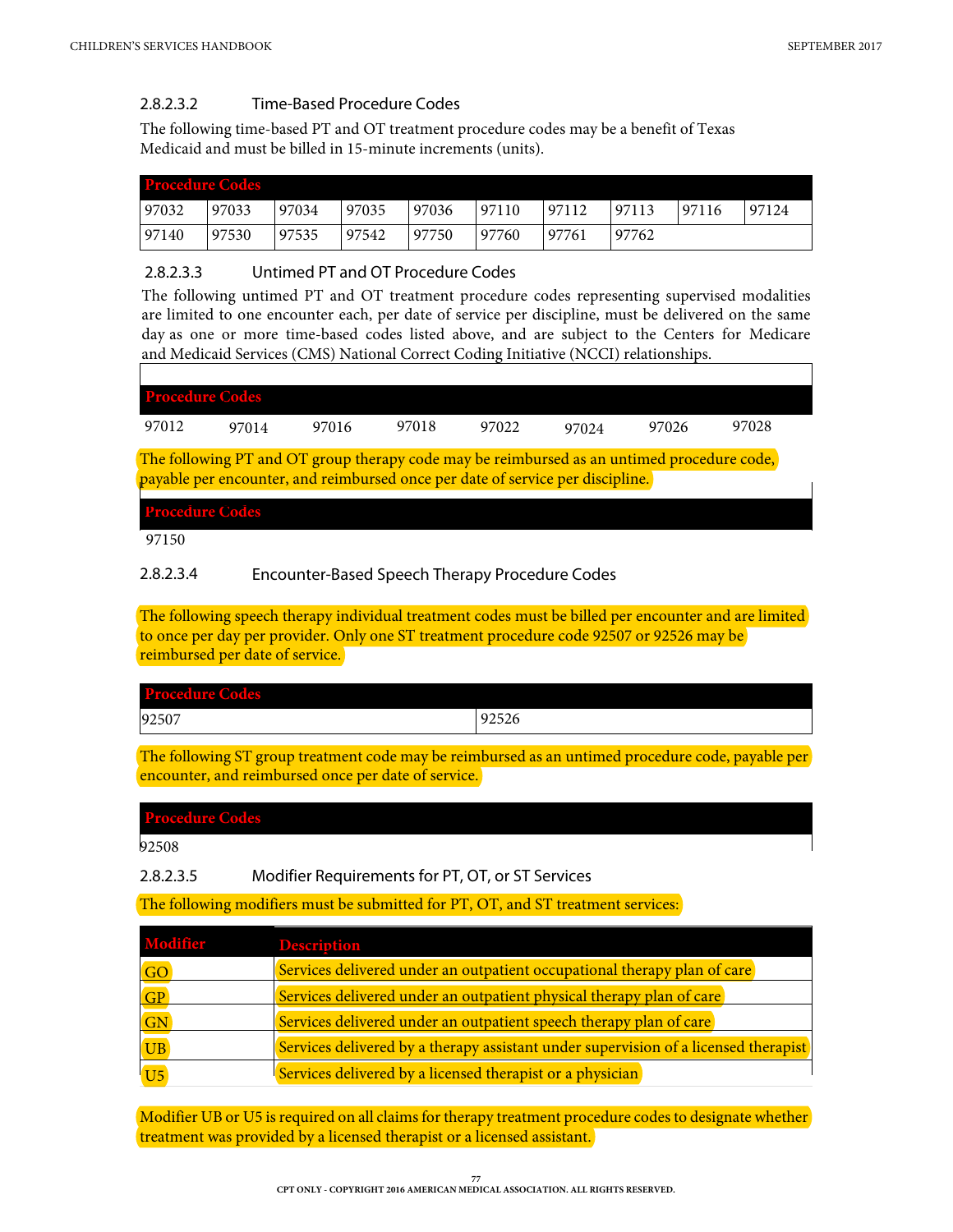#### Modifier U3 is not used by an ECI contractor for co-visits or co-treatment services.

| <b>Modifier</b> | <b>Encretional</b>            |  |
|-----------------|-------------------------------|--|
| $\overline{U}3$ | Not used by an ECI contractor |  |
|                 |                               |  |

#### **2.8.2.3.6** Seating Assessments

Seating assessments are reimbursed in 15-minute increments (units). The PT completing the assessment must submit procedure code 97542 with modifiers GP and UC in order to bill for the seating assessment.

| Modifier | <b>Description</b>                                                   |  |
|----------|----------------------------------------------------------------------|--|
|          | Services delivered under an outpatient physical therapy plan of care |  |
|          | Assessment performed by an OT or PT                                  |  |

The OT completing the assessment must submit procedure code 97542 with modifiers GO and UC in order to bill for the seating assessment.

| Modifier | <b>Description</b>                                                       |  |
|----------|--------------------------------------------------------------------------|--|
|          | Services delivered under an outpatient occupational therapy plan of care |  |
|          | <b>Assessment performed by an OT or PT</b>                               |  |

#### 2.8.2.3.7 Specialized Skills Training (SST) Services

SST services are rehabilitative services to promote age-appropriate development by providing skills training to correct deficits and teach compensatory skills for deficits that directly result from medical, developmental, or other health-related conditions.

Services must include all the following:

- Be designed to create learning environments and activities that promote the client's acquisition of skills in one or more of the following developmental areas: physical or motor, communication, adaptive, cognitive, and social or emotional.
- Skills training and anticipatory guidance for family members, or other significant caregivers, to ensure effective treatment and to enhance the client's development.

SST services do not require an order from a referring provider. The ECI contractor ensures that SST services are provided by a certified early intervention specialist. SST services must be provided by an early intervention specialist who meets the criteria established in 40 TAC Part 2, Chapter 108.

Providers must submit procedure code T1027 for SST services, which are billed in 15-minute increments. Providers must submit procedure code T1027 with modifier U1 when services are performed in an individual setting; modifier U1 is not used when services are performed in a group setting.

#### 2.8.2.3.8 Reimbursement Guidelines for PT, OT, ST, and SST

Claims may be submitted to Medicaid when the interaction is directly with the client and the client's parent(s) as defined in 20 U.S.C. §1401, or the client and the routine caregiver(s) as defined in 40 TAC, Part 2, Chapter 108.

ECI services must be billed under the ECI contractor's Texas Provider Identifier, National Provider Identifier, and benefit code of EC1 as the insured's policy group when submitting claims.

*Refer to:* "Section 6: Claims Filing" (*Vol. 1, General Information*) for more information about benefit codes.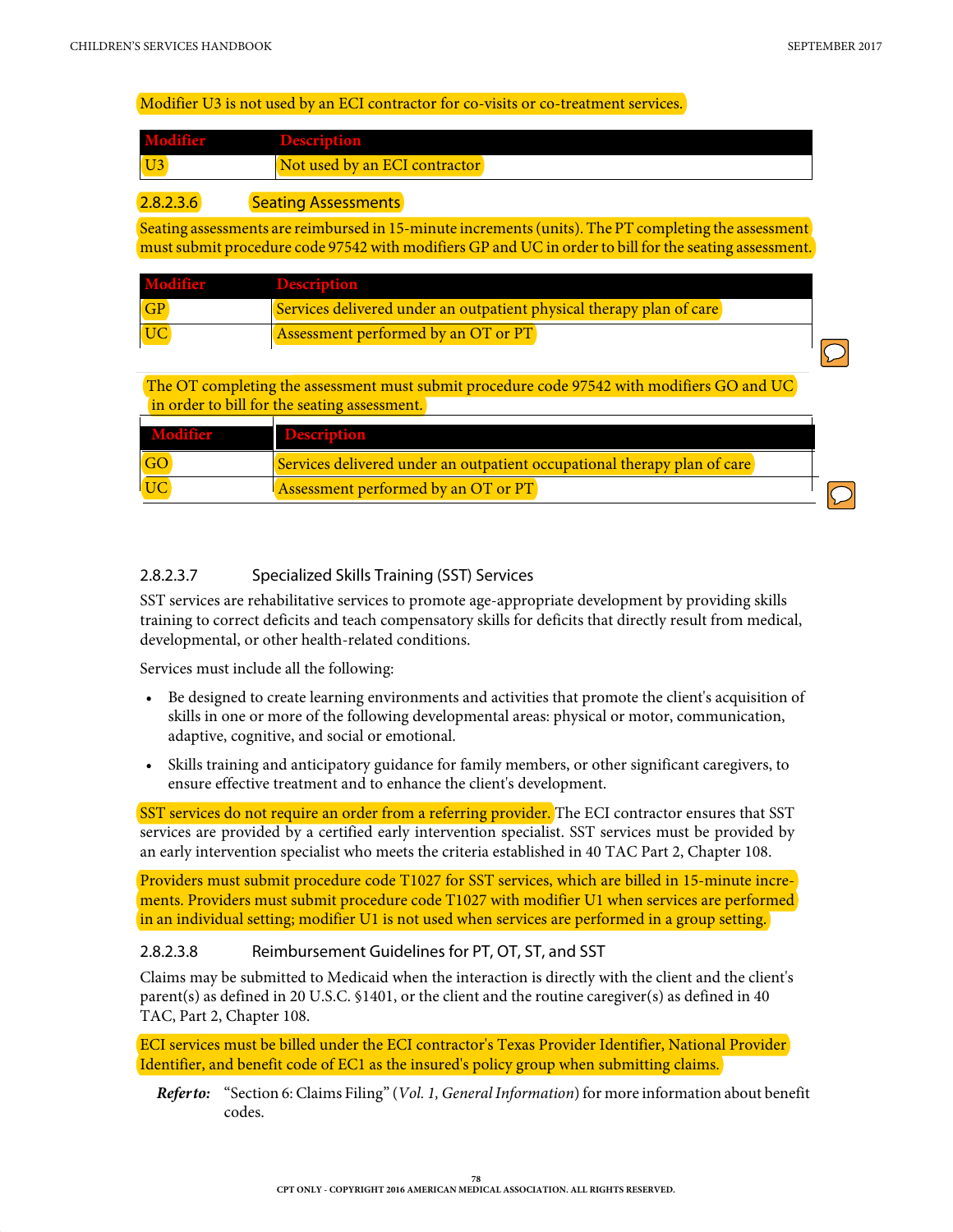Physical therapy, occupational therapy, and speech-language pathology evaluations are performed for the purposes of initial determination of need for rehabilitative services and annually to verify the child's ongoing need for rehabilitative services. To ensure there are no gaps in rehabilitative services, the annual evaluation should occur prior to the child's annual IFSP meeting.

Physical, occupational, and speech therapy evaluation and re-evaluation services are benefits through the ECI Medicaid benefit and do not require an order from a referring provider.

Physical therapy, occupational therapy, and speech-language pathology re-evaluations may be performed periodically during the child's annual enrollment in ECI services, and without a physician's order, to determine if changes to the IFSP are necessary.

Evaluations, re-evaluations, and seating assessments are not required to be listed on the IFSP Service Pages. A physical or occupational therapist may provide a seating assessment that is required to order a wheeled mobility system. A seating assessment does not require an order from a referring provider.

*Referto:* [Subsection 2.7.9, "Mobility Aids" in this](#page--1-0) handbook for information about mobility aids.

Reimbursement is available to two or more of the ECI contractor's service providers when the client receives a combination of any Medicaid-covered service identified on the IFSP and the IFSP indicates necessity for co-visits or co-treatments (i.e., two or more services to be provided at the same time). For example, the child may receive both PT and ST at the same time. Another example, the child may receive counseling and SST at the same time.

Reimbursement is available to two or more of the ECI contractor's service providers when they are conducting an evaluation at the same time.

When an evaluation and treatment service within the same discipline occur on the same day, only the evaluation will pay.

When a re-evaluation and treatment service within the same discipline occur the same day, only the treatment will pay.

PT, OT, and ST equipment and supplies used during therapy visits are not reimbursed separately.

Reimbursement under Medicaid benefit guidelines applies to only the services provided to ECI enrolled children by ECI contracted entities.

Reimbursement for services provided to ECI enrolled children by other Medicaid-enrolled providers (e.g., home health, CORF) is available under the Medicaid medical policies that apply to those provider types.

#### **2.8.2.4 Targeted Case Management (TCM)**

TCM services are provided to assist an eligible client and his or her family in gaining access to the rights and procedural safeguards under Part C of IDEA, and to needed medical, social, educational, developmental, and other appropriate services.

TCM services are performed in accordance with the ECI Medicaid benefit guidelines and 40 TAC, Part 2, Chapter 108.

TCM services do not require an order from a referring provider, but must be delivered by a qualified ECI contractor. The ECI contractor ensures that TCM services are provided by the assigned Service Coordinator who meets the criteria established in 40 TAC Part 2, Chapter 108.

TCM is provided in the natural environment (including office, home, daycare, and other community locations), outpatient, PPECC, and inpatient hospital setting.

The documentation for each TCM contact must be in accordance with 40 TAC, Part 2, Chapter 108.

The place of service is the location of the service coordinator at the time of service delivery.

Providers must submit procedure code T1017 when billing for TCM services, which are billed in 15 minute increments.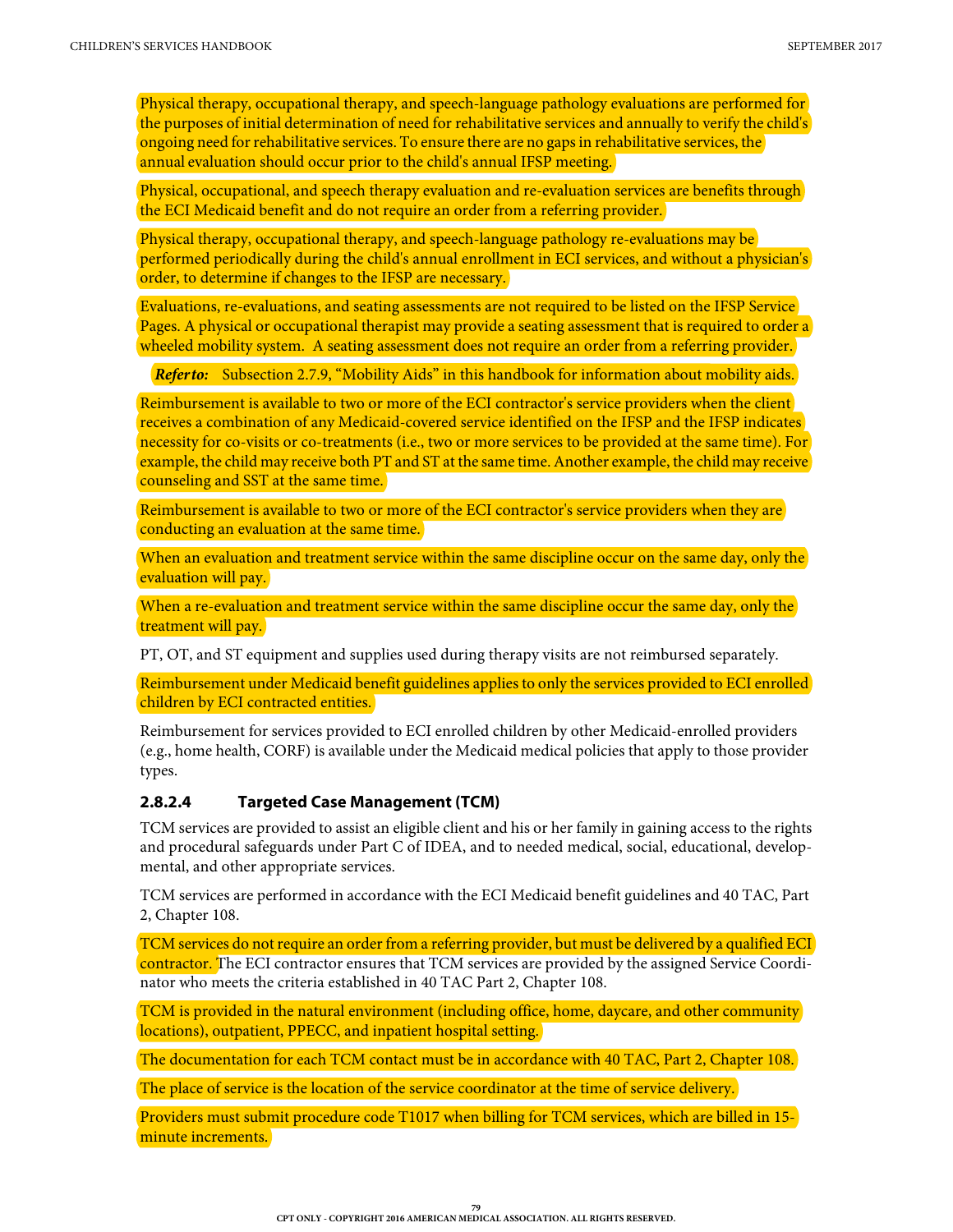TCM services may be delivered face-to-face or by telephone. Providers must use procedure code T1017 for telephone interaction and T1017 with modifier U1 for face-to-face interaction.

#### 2.8.2.4.1 Guidelines for TCM Services

Claims may be submitted to Texas Medicaid when the interaction is directlywith the client orthe client's parent(s) as defined in 20 United States Code (U.S.C.) §1401), or other routine caregiver(s) as defined in 40 TAC, Part 2, Chapter 108.

Contacts may be made with other individuals when directly related to identifying the eligible client's needs, helping the eligible client access services, identifying needs and support to assist the eligible client in obtaining services, providing the service coordinator with useful feedback, and alerting the service coordinator to changes in the eligible client's needs. These contacts must be documented in the client's record, but are not submitted as claims to Medicaid if they take place outside of the presence of the client or client's parent or routine caregiver(s).

#### **2.8.2.5 Guidelines for ECI Services Performed in a Prescribed Pediatric Extended Care Center (PPECC)**

When ECI services are rendered in a PPECC, the place of service will be outpatient hospital (used for a PPECC). The PPECC's NPI must appear on the claim, in addition to the ECI contractor's NPI. The ECI contractor and PPECC must have a written agreement for the provision of ECI services at the PPECC. The written agreement must address responsibilities of both parties, and how the parties will coordinate related to the client's IFSP or plan of care, which includes documentation of coordination with the PPECC. The written agreement must be maintained in the client's record.

# **2.8.3 Claims Filing and Reimbursement**

#### **2.8.3.1 \* Claims Information**

Claims for SST and TCM services that have been rendered by an ECI contractor must be submitted to TMHP in an approved electronic format or on the CMS-1500 paper claim form. Contractors may may purchase CMS-1500 paper claim forms from the vendor of their choice; TMHP does not supply the forms. When completing a CMS-1500 paper claim form, all required information must be included on the claim, as TMHP does not key any information from claim attachments. Superbills or itemized statements are not accepted as claim supplements.

*Refer to:* "Section 3: TMHP Electronic Data Interchange (EDI)" (*Vol. 1, General Information*) for information on electronic claims submissions.

> Subsection 6.1, "Claims Information" in "Section 6: Claims Filing" (*Vol. 1, General Information*) for general information about claims filing.

> Subsection 6.5, "CMS-1500 Paper Claim Filing Instructions" in "Section 6: Claims Filing" (*Vol. 1, General Information*) to find the instructions for completing paper claims.

Subsection 2.2, "Fee-for-Service Reimbursement Methodology" in "Section 2: Texas Medicaid Fee-for-Service Reimbursement" (*Vol. 1, General Information*) for more information about reimbursement.

#### **2.8.3.1.1 Billing Units Based on 15 Minutes**

All claims for reimbursement are based on the actual amount of billable time associated with the service. For those services for which the unit of service is 15 minutes (1 unit = 15 minutes), partial units should be rounded to the nearest quarter hour.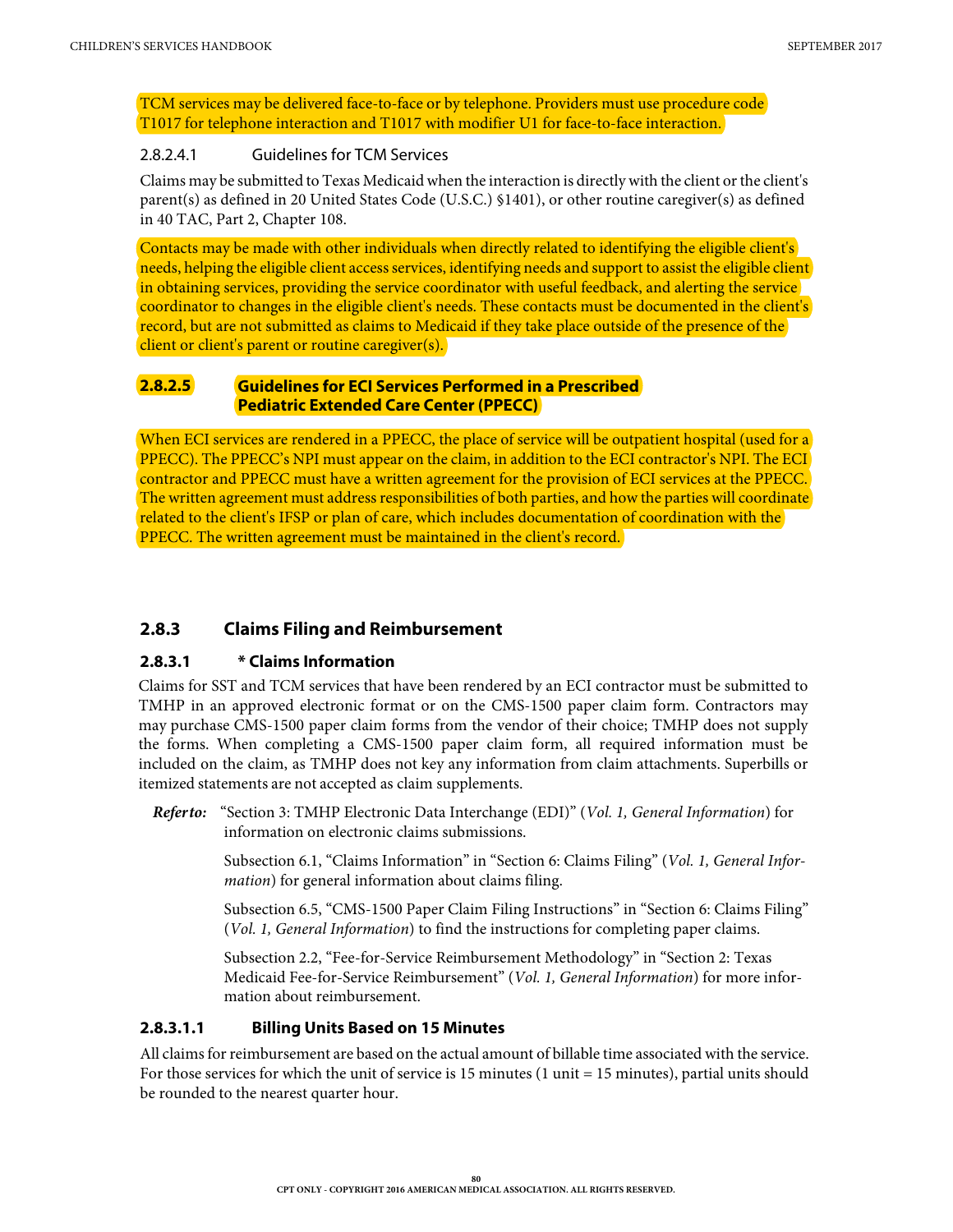The following table shows the time intervals for 1 through 8 units:

| Units   | <b>Number of Minutes</b>        |
|---------|---------------------------------|
| 0 units | 0 minutes through 7 minutes     |
| 1 unit  | 8 minutes through 22 minutes    |
| 2 units | 23 minutes through 37 minutes   |
| 3 units | 38 minutes through 52 minutes   |
| 4 units | 53 minutes through 67 minutes   |
| 5 units | 68 minutes through 82 minutes   |
| 6 units | 83 minutes through 97 minutes   |
| 7 units | 98 minutes through 112 minutes  |
| 8 units | 113 minutes through 127 minutes |

#### **2.8.3.1.2 Managed Care Clients**

If the child is enrolled in a Medicaid managed care organization (MCO), claims for PT, OT, and ST are submitted to the MCO.

TCM services are carved-out of Medicaid managed care and must be billed to TMHP for payment consideration.

SST services are carved-out of Medicaid managed care and claims must be billed to TMHP for payment consideration.

#### **2.8.3.2 Reimbursement**

ECI therapy, SST, and TCM services are reimbursed according to a maximum allowable fee established by HHSC. See the applicable fee schedule on the TMHP website at [www.tmhp.com.](http://www.tmhp.com)

- ECI therapy services are reimbursed in accordance with 1 TAC §355.8441.
- SST services are reimbursed in accordance with 1 TAC §355.8422.
- TCM services are reimbursed in accordance with 1 TAC §355.8421.

# **2.9 Health and Behavior Assessment and Intervention**

# **2.9.1 Services, Benefits, and Limitations**

Health and Behavior Assessment and Intervention (HBAI) services are a benefit of Texas Medicaid for clients who are 20 years of age and younger when the services are provided by a licensed practitioner of the healing arts (LPHA) who is co-located in the same office or building complex as the physician, PA, NP, or CNS who is treating the client.

In many cases, the treating physician, PA, NP, or CNS will be the client's primary care provider; however, a specialist seeing a client regularly may function in a similar role to a primary care provider and may also make HBAI referrals to a co-located LPHA.

These services are designed to identify the psychological, behavioral, emotional, cognitive and social factors important to prevention, treatment or management of physical health symptoms.

HBAI services are a benefit when the client meets all of the following criteria:

- The client has an underlying physical illness or injury.
- There are indications that biopsychosocial factors may be significantly affecting the treatment or medical management of an illness or an injury.
- The client is alert, oriented, and, depending on the client's age, has the capacity to understand and to respond meaningfully during the in-person evaluation.